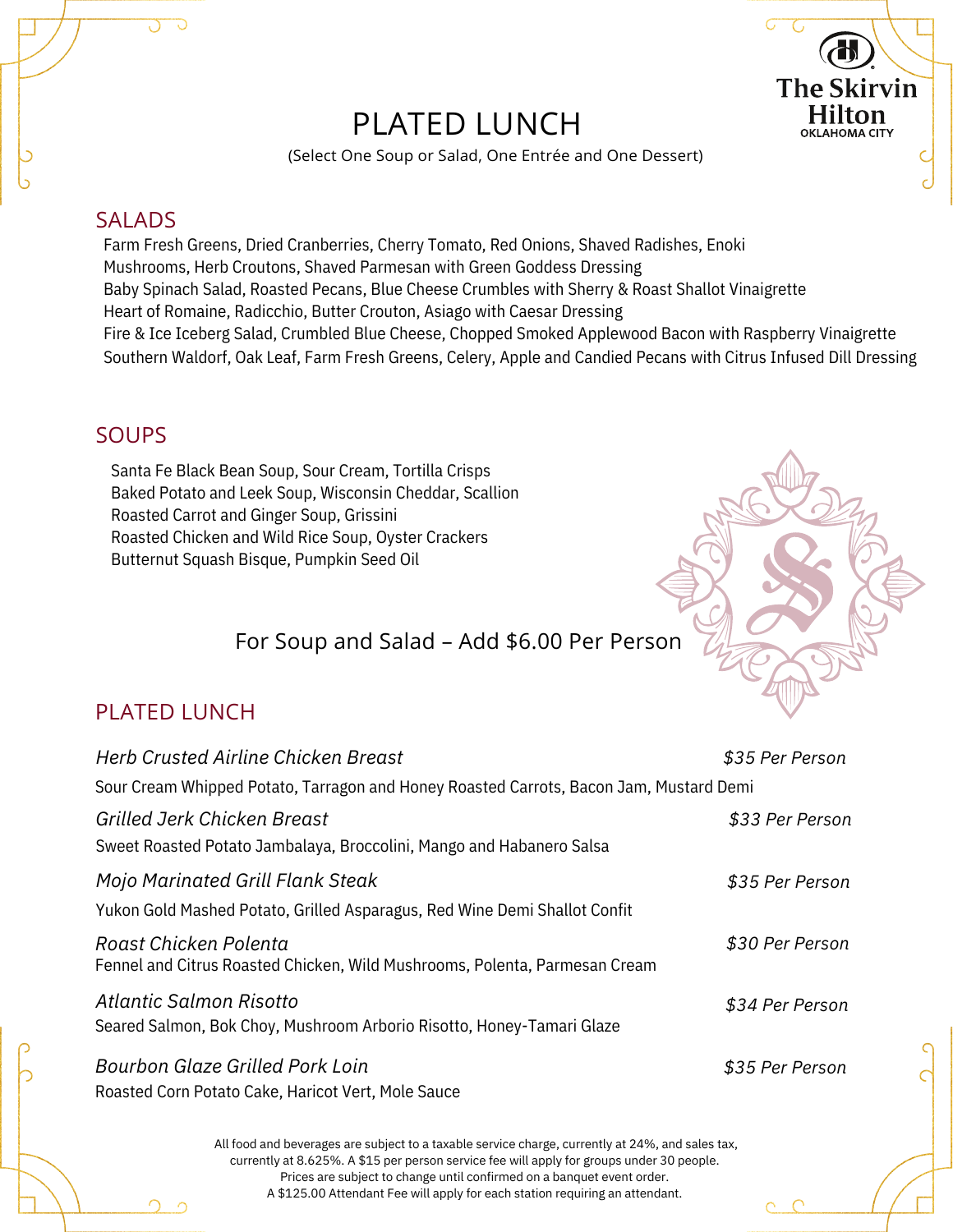# VEGAN / GLUTEN FREE OPTIONS

#### *Eggplant Tandoori (V/GF)*

Tandoori Spiced Eggplant and Tomato Ragout / Ginger Roasted Carrot / Cauliflower Puree / Mango Chutney

*Balsamic Agave Tofu (V)*

Red Beet Infused Couscous, Asparagus, Agave Red Beet Dressing

#### *Cauliflower Steak (V/GF)*

Roasted Chickpeas, Cauliflower Rice, Chimichurri Sauce, Black Olive Caramel

## **DESSERTS**

Crème Brûlée Cheesecake, Toasted Almond, Blackberry Coulis, Salted Caramel Raspberry Lemon Drop, Layered Pound Cake, Lemon Mousse, Raspberry Glaze Chocolate Flourless Torte, Brandied Mango Coulis (GF) Chocolate Pot de Crème, Whipped Cream, Seasonal Berries (GF) Skirvin Home-made Banana Coconut Cheesecake Lavender Crème Brûlée, Whipped Cream, Seasonal Berries (GF) Home-made Key Lime Pie, Citrus Cream



**The Skirvin Hilton OKLAHOMA CITY** 

All food and beverages are subject to a taxable service charge, currently at 24%, and sales tax, currently at 8.625%. A \$15 per person service fee will apply for groups under 30 people. Prices are subject to change until confirmed on a banquet event order. A \$125.00 Attendant Fee will apply for each station requiring an attendant.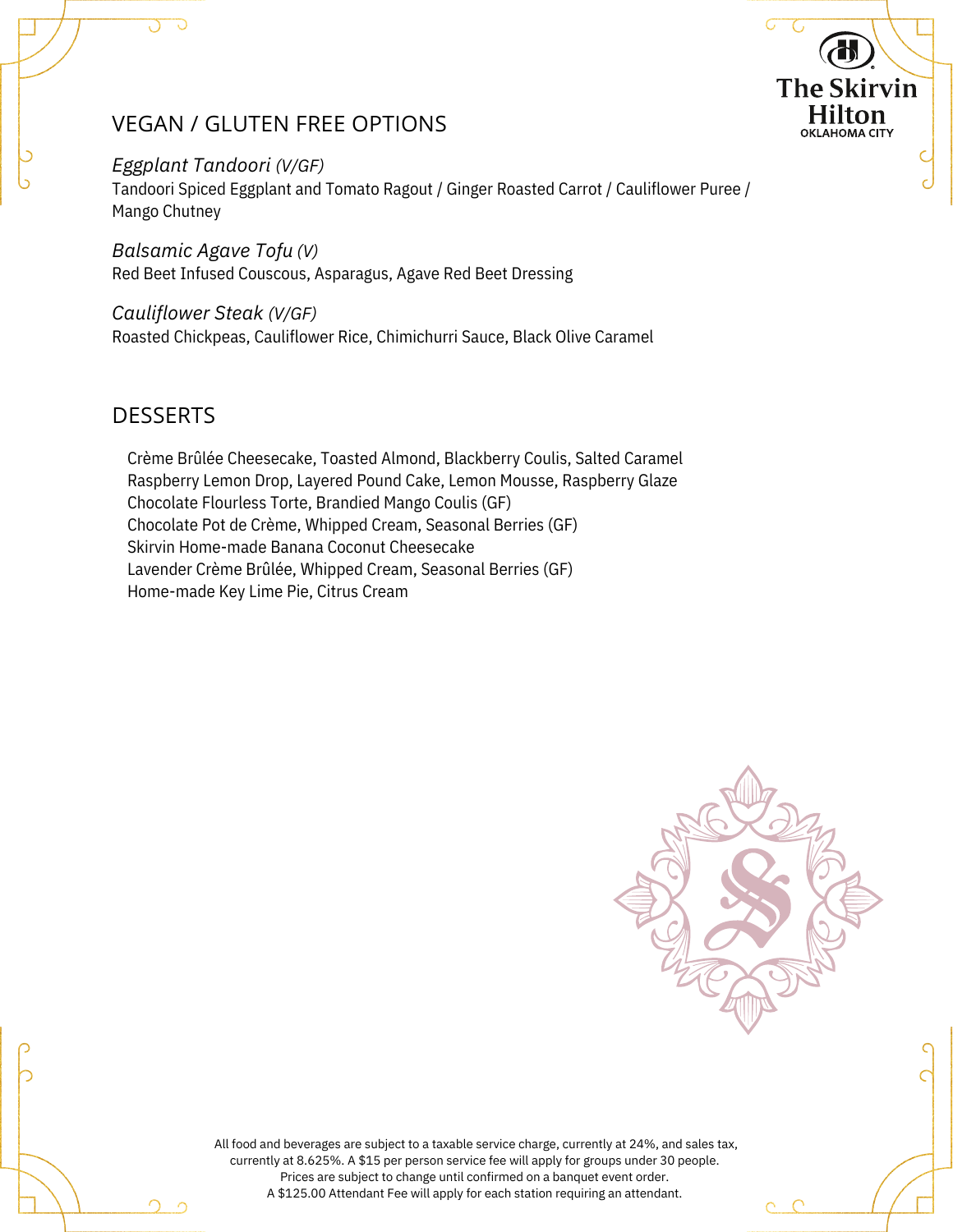|                                                          | <b>LUNCH</b>                                                                                                                                                   | <b>The Skirvin</b><br><b>Hilton</b> |
|----------------------------------------------------------|----------------------------------------------------------------------------------------------------------------------------------------------------------------|-------------------------------------|
| <b>BOX LUNCHES</b>                                       |                                                                                                                                                                | OKLAHOMA CITY                       |
| <b>Marinated Roasted Chicken Club</b><br>Ciabatta Roll   | Sliced Roasted Chicken, Greens, Pesto Aioli, Grilled Red Onion, Smoked Gouda, Beefsteak Tomato, Bacon,                                                         | \$31 Per Person                     |
| <b>Ham and Swiss Croissant</b>                           | Ham, Swiss Cheese, Dijonnaise, Boston Lettuce, Tomato, Butter Croissant                                                                                        | \$31 Per Person                     |
| Roast Beef                                               | Roast Beef, Horseradish Cream, Caramelized Onions, Provolone, Kaiser Roll                                                                                      | \$31 Per Person                     |
| Smoked Turkey<br>Tomato, White Cheddar, Multigrain Bread | Shaved Smoked Turkey Breast, Shaved Cucumber, Avocado Spread, Greens, Beefsteak                                                                                | \$31 Per Person                     |
| Veggie Sandwich                                          | House Falafel, Hummus, Greens, Tomato, Cucumber, Feta and Olive Relish, Pita                                                                                   | \$30 Per Person                     |
| Sandwich Display                                         |                                                                                                                                                                | \$29 Per Person                     |
|                                                          | Box Lunches Include: Choice of Whole Fruit, Greek Pasta Salad or Loaded Potato Salad, Assorted Chips,<br>Fudge Brownie or Chocolate Chip Cookie, Bottled Water |                                     |
| <b>COLD PLATED LUNCH</b>                                 |                                                                                                                                                                |                                     |
| Roasted Chicken Salad                                    | Fennel Roasted Chicken, Toasted Walnut, Grapes, Green Apple Served with Butter Croissant                                                                       | \$25 Per Person                     |
| Grilled Chicken Breast Caesar Salad<br>Shredded Parmesan | Crisp Romaine Lettuce, Grilled Chicken Breast, Parmesan Garlic Croutons, Caesar Dressing,                                                                      | \$25 PerPerson                      |

Iceberg, Radicchio, Grilled Flat Iron Steak, Tomato, Egg, Blue Cheese, Crispy Onions, Horseradish Dressing *Steakhouse Salad*

Choice of Green Salad or Caesar Salad, Choice of Sandwich *Salad and ½ Sandwich*

Butter Lettuce, Egg, Tomato, Herb Seared Ahi Tuna, Haricot Verts, Marble Potato, Country Olives, Dijon & Red Wine Vinaigrette *\$30 Per Person Salad Niçoise*

Cold Plated Lunches Include: Rolls and Butter, Dessert, Regular and Decaffeinated Coffee, Assorted Herbal Teas

*\$26 Per Person*

*\$29 Per Person*

Ŧ

All food and beverages are subject to a taxable service charge, currently at 24%, and sales tax, currently at 8.625%. A \$15 per person service fee will apply for groups under 30 people. Prices are subject to change until confirmed on a banquet event order. A \$125.00 Attendant Fee will apply for each station requiring an attendant.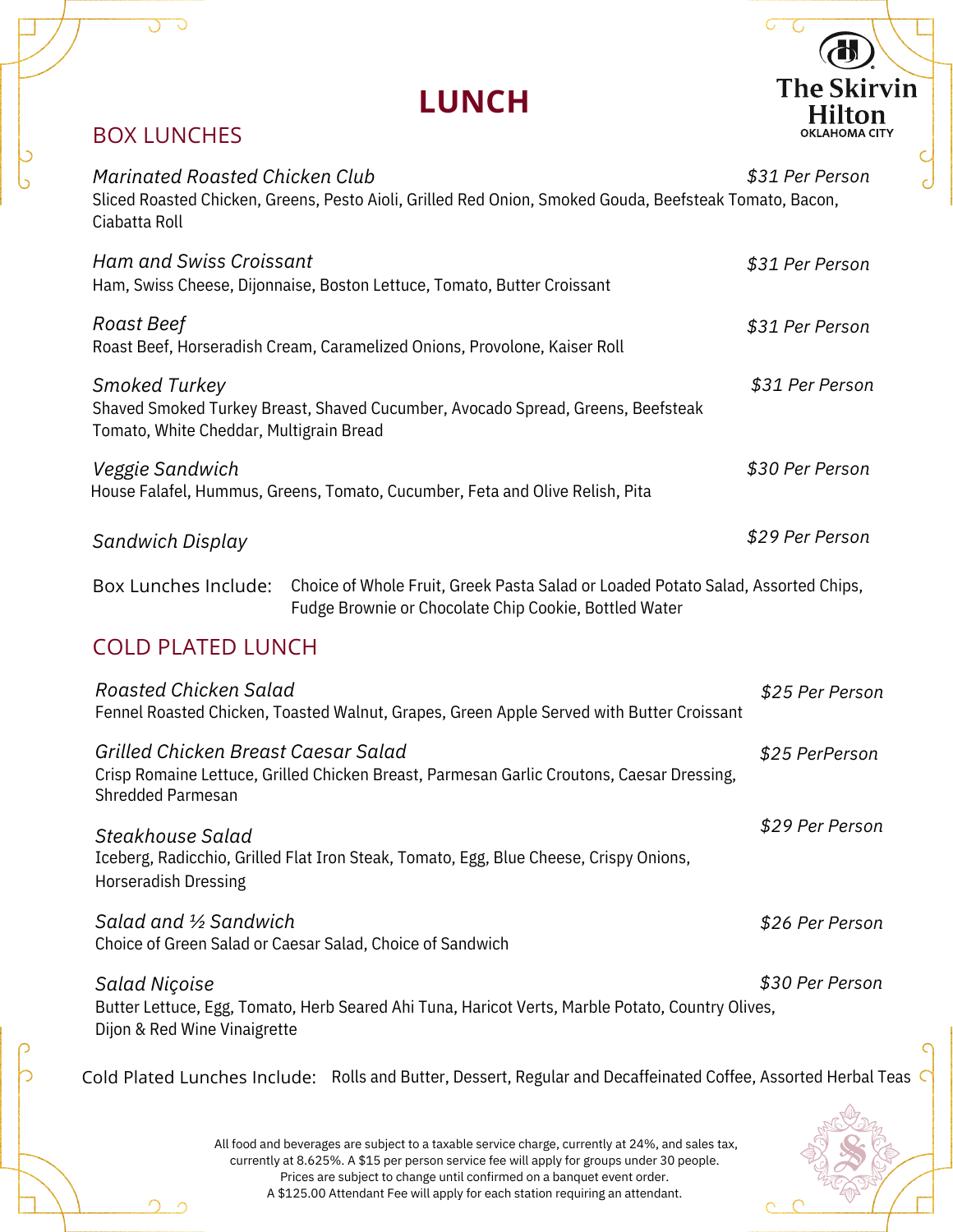# LUNCH BUFFETS

Chef's Daily Soup Caesar Salad - Crisp Romaine, Romano Cheese, Butter Croutons and Caesar Dressing Garden Salad - Field Greens, Roma Tomato, Cucumber, Carrot, Shaved Red Onion with Cider Vinaigrette and Ranch Dressing Deli Meats and Cheeses - Smoked Turkey Breast, Roast Beef, Ham,Roasted Chicken Breast, Cheddar, Swiss and Smoked Gouda Cheeses Relish Tray - Lettuce, Tomato, Shaved Red Onion, Bread and Butter Pickles, Dill Spears, Pickled Peppers Condiments - Yellow Mustard, Dijon, Mayonnaise, Horseradish Cream Assortment of Sandwich Rolls, Artisan and Traditional Sandwich Breads House Kettle Chips NY Style Cheesecake with Fresh Berries, Carrot Cake *\$35 Per Person The Skirvin Deli*

#### *Classic Director*

# *\$40 Per Person*

**The Skirvin** Hilton OKLAHOMA CITY

Mixed Green Salad - Romaine, Iceberg, Radicchio, Tomato, Cucumber, Pickled Onion, Buttermilk Dressing Port Wine Vinaigrette, Shrimp Pasta Salad - Gulf Shrimp, Penne, Barrel Feta, Tomato, Cucumber, Kalamata Olive, Pepperoncini, Lemon-Oregano Dressing

Grilled Vegetable Display - Grilled, Roasted and Pickled Vegetables, Olive Oil, Parmesan Roasted Chicken Breast - Herb Crusted, Basil Cream Sauce, Charred Tomato Salt Crusted Sirloin - Caramelized Onion Demi-Glace, Roasted Mushrooms Cheddar Mashed Yukon Potatoes, Chef's Selection of Seasonal Vegetable Dessert Display

#### *Okie BBQ Table*. 2 Meats \$35 / 3 Meats \$40

Santa Fe Black Bean Soup Green Salad - Blue Cheese and Bacon Vinaigrette, Texas Carolina and Alabama BBQ Sauces Fried Okra, Bourbon BBQ Baked Beans, Roasted Corn and Collard Greens with Smoked Ham Berry Cobbler Cake, Cranberry Bread Pudding

MEATS: Choose 2 or 3

Grilled and Smoked Pork Ribs

12 Hour Smoked Chopped Beef Brisket

BBQ Rubbed and Smoked 8 Piece Chicken

Beer Brined Turkey Breast

Smoked Sausages and Hot Links

Smoked and Braised Pulled Pork Shoulder

All food and beverages are subject to a taxable service charge, currently at 24%, and sales tax, currently at 8.625%. A \$15 per person service fee will apply for groups under 30 people. Prices are subject to change until confirmed on a banquet event order. A \$125.00 Attendant Fee will apply for each station requiring an attendant.